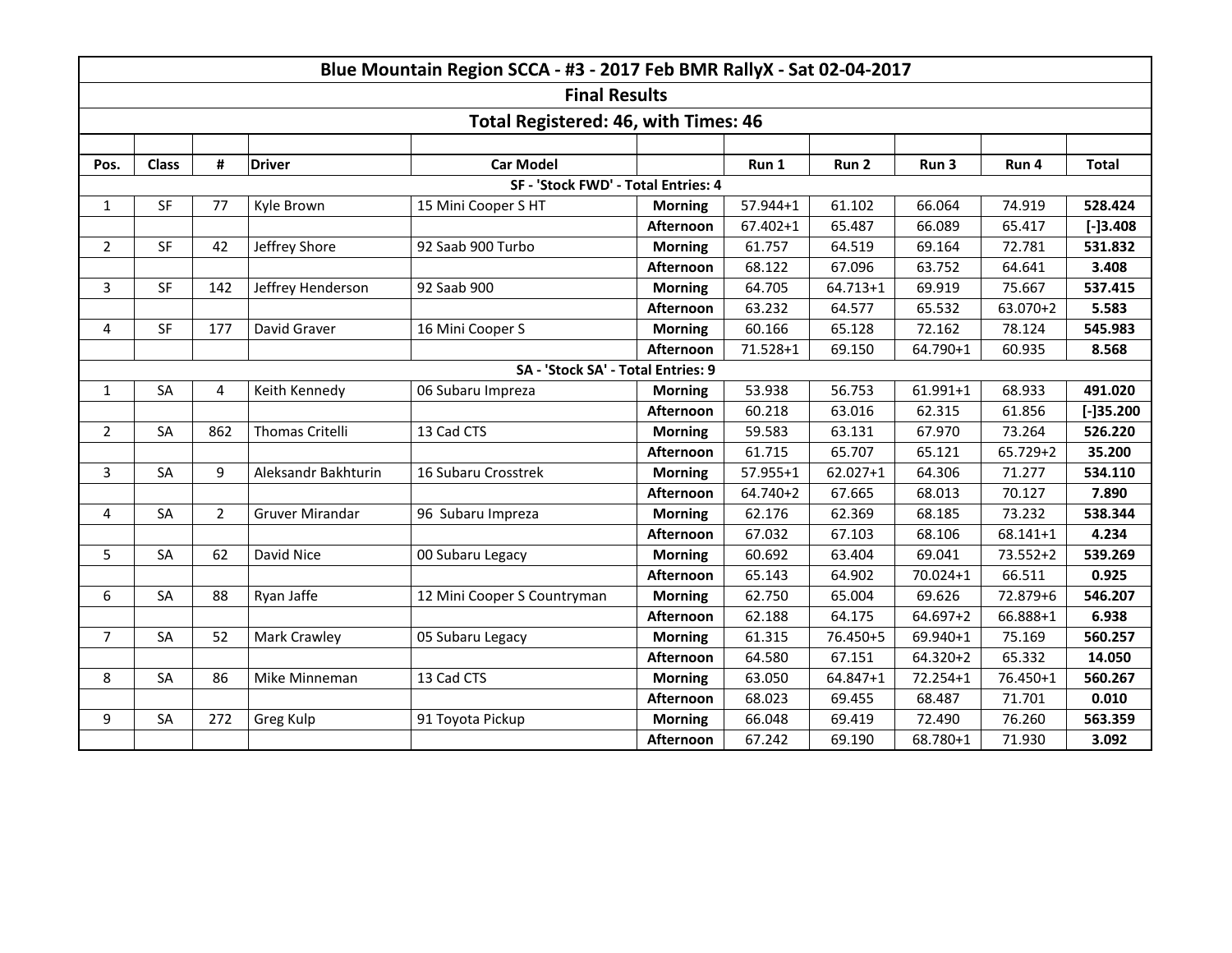|                                        | Blue Mountain Region SCCA - #3 - 2017 Feb BMR RallyX - Sat 02-04-2017 |     |                           |                                        |                  |              |              |              |              |              |  |  |
|----------------------------------------|-----------------------------------------------------------------------|-----|---------------------------|----------------------------------------|------------------|--------------|--------------|--------------|--------------|--------------|--|--|
|                                        | <b>Final Results</b>                                                  |     |                           |                                        |                  |              |              |              |              |              |  |  |
| Total Registered: 46, with Times: 46   |                                                                       |     |                           |                                        |                  |              |              |              |              |              |  |  |
| PR - 'Prepared RWD' - Total Entries: 6 |                                                                       |     |                           |                                        |                  |              |              |              |              |              |  |  |
| $\mathbf{1}$                           | <b>PR</b>                                                             | 78  | Michael Shea              | 90 Mazda Miata                         | <b>Morning</b>   | 58.684       | 63.192       | 67.674       | 74.826       | 538.513      |  |  |
|                                        |                                                                       |     |                           |                                        | <b>Afternoon</b> | 67.087+1     | 66.451+2     | 68.240+1     | 64.359       | $[-]3.185$   |  |  |
| $\overline{2}$                         | <b>PR</b>                                                             | 178 | <b>Eric Simmons</b>       | 90 Mazda Miata                         | <b>Morning</b>   | 58.152       | 62.388       | 65.751       | 77.205       | 541.698      |  |  |
|                                        |                                                                       |     |                           |                                        | Afternoon        | 70.706       | 68.374+1     | 65.866       | 69.256+1     | 3.185        |  |  |
| 3                                      | <b>PR</b>                                                             | 6   | Bee Thao<br>85 Mazda Rx-7 |                                        | <b>Morning</b>   | 66.438+2     | 61.801       | 66.206+1     | 88.162       | 552.509      |  |  |
|                                        |                                                                       |     |                           |                                        | Afternoon        | 65.369       | 64.781       | 63.857       | 67.895+1     | 10.811       |  |  |
| 4                                      | <b>PR</b>                                                             | 60  | Theresa Thao              | 85 Mazda Rx-7                          | <b>Morning</b>   | $61.832 + 2$ | $81.325 + 2$ | 93.098+5     | 84.177+1     | 621.988      |  |  |
|                                        |                                                                       |     |                           |                                        | <b>Afternoon</b> | 70.548       | 69.232       | 68.367       | 69.409+2     | 41.445       |  |  |
| 5                                      | <b>PR</b>                                                             | 11  | Lou Montella              | 87 Toyota MR2                          | <b>Morning</b>   | 60.351       | 66.043       | 67.920       | 78.603+1     | 651.625      |  |  |
|                                        |                                                                       |     |                           |                                        | Afternoon        | 84.177+5     | 84.177+5     | 84.177+5     | 84.177+5     | 29.637       |  |  |
|                                        |                                                                       |     |                           | PF - 'Prepared FWD' - Total Entries: 4 |                  |              |              |              |              |              |  |  |
| 1                                      | PF                                                                    | 66  | Adam George               | 00 Toyota Celica                       | <b>Morning</b>   | 57.387       | 59.360       | 64.543       | 79.164+1     | 503.822      |  |  |
|                                        |                                                                       |     |                           |                                        | Afternoon        | 60.471       | 62.487       | 59.829       | 58.581       | $[-]12.688]$ |  |  |
| $\overline{2}$                         | PF                                                                    | 31  | Stephen Hyatt             | 31 Mazda 2                             | <b>Morning</b>   | 58.749       | 60.337       | 67.245       | $73.253 + 1$ | 516.510      |  |  |
|                                        |                                                                       |     |                           |                                        | <b>Afternoon</b> | 66.177       | 62.818       | $61.738 + 1$ | 62.193       | 12.688       |  |  |
| 3                                      | PF                                                                    | 8   | Mark Labbancz             | 03 Toyota Celica                       | <b>Morning</b>   | 61.536       | 64.602       | 69.055       | 74.512       | 521.838      |  |  |
|                                        |                                                                       |     |                           |                                        | <b>Afternoon</b> | 63.638       | 63.768       | 62.818       | 61.909       | 5.328        |  |  |
| 4                                      | PF                                                                    | 166 | Laura Wall                | 00 Toyota Celica                       | <b>Morning</b>   | 64.659       | 64.603       | 72.982       | 84.837       | 565.088      |  |  |
|                                        |                                                                       |     |                           |                                        | <b>Afternoon</b> | 73.063       | 70.106       | 69.157       | 65.681       | 43.250       |  |  |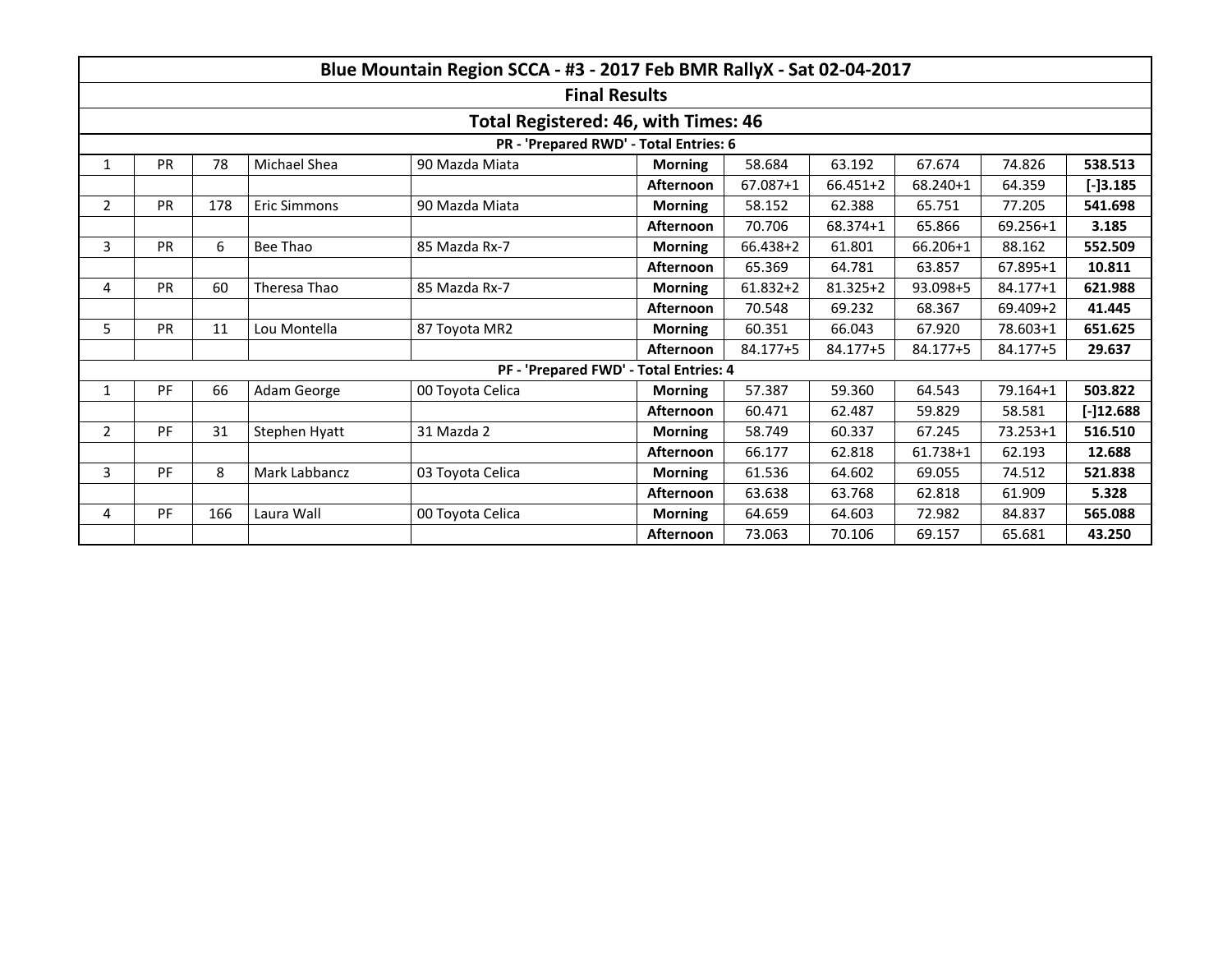|                                        | Blue Mountain Region SCCA - #3 - 2017 Feb BMR RallyX - Sat 02-04-2017 |                    |                        |                                        |                               |           |              |              |              |             |  |
|----------------------------------------|-----------------------------------------------------------------------|--------------------|------------------------|----------------------------------------|-------------------------------|-----------|--------------|--------------|--------------|-------------|--|
| <b>Final Results</b>                   |                                                                       |                    |                        |                                        |                               |           |              |              |              |             |  |
| Total Registered: 46, with Times: 46   |                                                                       |                    |                        |                                        |                               |           |              |              |              |             |  |
| PA - 'Prepared AWD' - Total Entries: 8 |                                                                       |                    |                        |                                        |                               |           |              |              |              |             |  |
| $\mathbf{1}$                           | MA                                                                    | Jake Riddle<br>911 |                        | 97 Subaru L                            | <b>Morning</b>                | 70.990+6  | 57.820+1     | 60.191       | 61.690+1     | 488.638     |  |
|                                        |                                                                       |                    |                        |                                        | Afternoon                     | 56.257    | $54.801 + 1$ | $53.441 + 1$ | 53.448       | $[-]10.674$ |  |
| $\overline{2}$                         | PA                                                                    | 343                | Daniel Shirley         | 04 Subaru Impreza                      | <b>Morning</b>                | 78.612    | 60.147       | 62.165       | 61.916       | 499.312     |  |
|                                        |                                                                       |                    |                        |                                        | 59.878<br>Afternoon<br>58.083 |           | 58.417       | $56.094 + 2$ | 10.674       |             |  |
| 3                                      | PA                                                                    | 34                 | James Hunsberger       | 04 Subaru Impreza                      | <b>Morning</b>                | 81.084    | 61.398+1     | 61.938+1     | 64.539       | 506.411     |  |
|                                        |                                                                       |                    |                        |                                        | Afternoon                     | 60.127    | 57.866       | 58.221       | 57.238       | 7.099       |  |
| 4                                      | PA                                                                    | 999                | <b>Brandon Wuchter</b> | 02 Subaru Forester                     |                               | 81.241    | 59.016+1     | $61.130 + 2$ | 61.756+1     | 508.533     |  |
|                                        |                                                                       |                    |                        |                                        |                               | 58.565    | 56.472       | $57.460 + 2$ | $56.893 + 2$ | 2.122       |  |
| 5                                      | PA                                                                    | 74                 | Mike Chilcote          | 02 Subaru Forester                     | <b>Morning</b>                | 84.669+10 | 62.651       | 62.319       | 62.735+1     | 535.292     |  |
|                                        |                                                                       |                    |                        |                                        | Afternoon                     | 60.482    | 59.254       | $59.471 + 1$ | $57.711 + 1$ | 26.759      |  |
| 6                                      | PA                                                                    | 135                | Steve Erdosi           | 06 Subaru WRX                          | <b>Morning</b>                | 90.808    | 65.476+1     | 65.947       | 63.926       | 543.125     |  |
|                                        |                                                                       |                    |                        |                                        | Afternoon                     | 65.368    | $67.013 + 1$ | 59.839       | 60.748       | 7.833       |  |
| $\overline{7}$                         | PA                                                                    | 63                 | <b>Brandon Kline</b>   | 92 Mitsubishi Eclipse Gsx              | <b>Morning</b>                | 87.770+10 | 66.672       | 67.259       | 66.921       | 561.483     |  |
|                                        |                                                                       |                    |                        |                                        | Afternoon                     | 65.457    | 64.085       | 62.919       | 60.400       | 4.876       |  |
| 8                                      | PA                                                                    | 484                | Kevin McGowan          | 04 BMW 330xi                           | <b>Morning</b>                | 95.494    | 66.617       | 68.128       | 70.888+1     | 577.355     |  |
|                                        |                                                                       |                    |                        |                                        | Afternoon                     | 66.797    | $64.742 + 2$ | 61.364       | 67.325+5     | 15.872      |  |
|                                        |                                                                       |                    |                        | MR - 'Modified RWD' - Total Entries: 1 |                               |           |              |              |              |             |  |
| 1                                      | <b>MR</b>                                                             | 7                  | <b>Rick Landis</b>     | 13 Subaru BRZ                          | <b>Morning</b>                | 104.856   | 63.361+1     | 70.589       | 63.531       | 555.395     |  |
|                                        |                                                                       |                    |                        |                                        | Afternoon                     | 62.881    | 60.363       | $60.090 + 1$ | 63.724+1     | $[-]1.212$  |  |
| $\overline{2}$                         | <b>MR</b>                                                             | 76                 | tim Wilson             | 76 bmw 2002                            | <b>Morning</b>                | 66.847    | 70.511       | 73.805       | 78.507       | 556.607     |  |
|                                        |                                                                       |                    |                        |                                        | Afternoon                     | 67.490    | 65.684       | 64.438+1     | 67.325       | 1.212       |  |
| 3                                      | <b>MR</b>                                                             | 176                | Kenneth Houseal        | 76 BMW 2002                            | <b>Morning</b>                | 65.215    | 68.977       | 74.321       | 81.679+2     | 580.543     |  |
|                                        |                                                                       |                    |                        |                                        | Afternoon                     | 66.630    | 71.175       | 66.549+1     | 77.997+1     | 23.936      |  |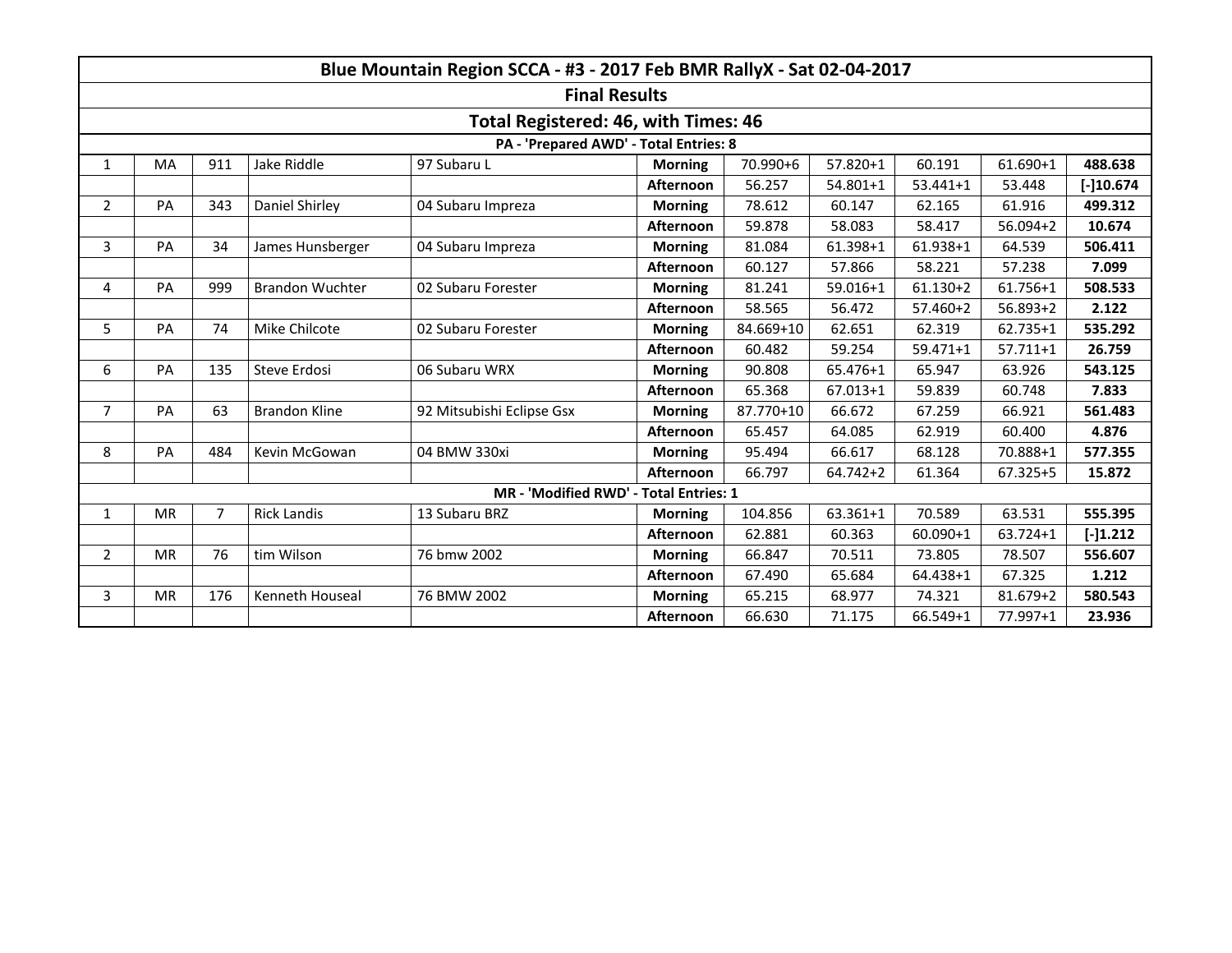|                                        | Blue Mountain Region SCCA - #3 - 2017 Feb BMR RallyX - Sat 02-04-2017 |              |                    |                                        |                |              |              |              |              |             |  |  |
|----------------------------------------|-----------------------------------------------------------------------|--------------|--------------------|----------------------------------------|----------------|--------------|--------------|--------------|--------------|-------------|--|--|
| <b>Final Results</b>                   |                                                                       |              |                    |                                        |                |              |              |              |              |             |  |  |
|                                        | Total Registered: 46, with Times: 46                                  |              |                    |                                        |                |              |              |              |              |             |  |  |
| MF - 'Modified FWD' - Total Entries: 8 |                                                                       |              |                    |                                        |                |              |              |              |              |             |  |  |
| $\mathbf{1}$                           | <b>MF</b>                                                             | 3            | Andy Thomas        | 00 Toyota Celica                       | <b>Morning</b> | 71.638+1     | 57.439+1     | 58.350+3     | 59.108+1     | 473.231     |  |  |
|                                        |                                                                       |              |                    |                                        | Afternoon      | 55.526       | 53.289       | 54.057       | 51.824       | $[-]23.805$ |  |  |
| $\overline{2}$                         | MF                                                                    | 182          | <b>Tony Savini</b> | 03 Toyota Celica                       | <b>Morning</b> | 89.922       | 62.848       | 59.411       | 60.791       | 497.036     |  |  |
|                                        |                                                                       |              |                    |                                        | Afternoon      | 58.133       | 56.458       | 56.001       | 53.472       | 23.805      |  |  |
| $\mathbf{3}$                           | <b>MF</b>                                                             | $\mathbf{1}$ | Paul Przyborski    | 00 Toyota Celica                       | <b>Morning</b> | 86.546       | $62.180 + 1$ | 63.251       | 63.020       | 501.300     |  |  |
|                                        |                                                                       |              |                    |                                        | Afternoon      | 57.563       | 55.814       | 56.346       | 54.580       | 4.264       |  |  |
| 4                                      | <b>MF</b>                                                             | 82           | Ryan Leach         | 03 Toyota Celica                       | <b>Morning</b> | 84.799       | 61.655       | 64.740       | 63.758       | 520.338     |  |  |
|                                        |                                                                       |              |                    |                                        | Afternoon      | 59.988       | 57.656+4     | 57.208+1     | $56.534 + 2$ | 19.038      |  |  |
| 5                                      | <b>MF</b>                                                             | 23           | Joe Brennan        | 93 Mitsubishi Eclipse                  | <b>Morning</b> | 91.565       | 64.765       | 64.506       | 64.636       | 529.091     |  |  |
|                                        |                                                                       |              |                    |                                        | Afternoon      | 60.281       | 59.895       | 65.245       | 58.198       | 8.753       |  |  |
| 6                                      | <b>MF</b>                                                             | 123          | John Gallagher     | 93 Mitsubishi Eclipse                  | <b>Morning</b> | 105.220      | 71.123       | 70.865       | 69.280       | 609.404     |  |  |
|                                        |                                                                       |              |                    |                                        | Afternoon      | 69.567       | 64.215       | 69.567+5     | 69.567+5     | 80.313      |  |  |
| $\overline{7}$                         | <b>MF</b>                                                             | 115          | Jason Ackerman     | 96 VW GTi                              | <b>Morning</b> | $97.118 + 1$ | 77.625       | 71.334       | 69.280+5     | 645.625     |  |  |
|                                        |                                                                       |              |                    |                                        | Afternoon      | 69.567+5     | 69.567+5     | 69.567+5     | 69.567+5     | 36.221      |  |  |
| 8                                      | <b>MF</b>                                                             | 289          | Shawn Mellinger    | 96 VW GTI                              | <b>Morning</b> | 112.769      | 71.559+1     | 73.106       | 69.280+5     | 656.982     |  |  |
|                                        |                                                                       |              |                    |                                        | Afternoon      | 69.567+5     | 69.567+5     | 69.567+5     | 69.567+5     | 11.357      |  |  |
|                                        |                                                                       |              |                    | MA - 'Modified AWD' - Total Entries: 6 |                |              |              |              |              |             |  |  |
| $\mathbf{1}$                           | <b>MA</b>                                                             | 13           | Michael Julian     | 00 Subaru Impreza                      | <b>Morning</b> | 69.917+1     | $54.104 + 2$ | $60.807 + 2$ | 58.109+1     | 483.161     |  |  |
|                                        |                                                                       |              |                    |                                        | Afternoon      | 57.556+1     | 56.164       | 53.839+1     | $52.665+2$   | $[-]20.801$ |  |  |
| $\overline{2}$                         | MA                                                                    | 70           | Jesse Gruver       | 02 Subaru WRX                          | <b>Morning</b> | 80.292       | 60.697       | 62.505       | 63.113       | 503.962     |  |  |
|                                        |                                                                       |              |                    |                                        | Afternoon      | 59.190       | 59.542       | 55.930+1     | 58.693+1     | 20.801      |  |  |
| 3                                      | MA                                                                    | 61           | Nater Kane         | 02 Subaru WRX Wagon                    | <b>Morning</b> | 83.075       | 59.897       | 62.346+1     | 60.699+1     | 504.161     |  |  |
|                                        |                                                                       |              |                    |                                        | Afternoon      | 61.772       | 58.301       | 56.842       | 57.229       | 0.199       |  |  |
| 4                                      | MA                                                                    | 15           | Daniel Hagey       | 02 Subaru Wrx sport wagon              | <b>Morning</b> | 79.809       | 61.093       | 63.186       | 63.589+2     | 511.363     |  |  |
|                                        |                                                                       |              |                    |                                        | Afternoon      | 59.855       | $60.248 + 1$ | 59.509       | 58.074       | 7.202       |  |  |
| 5                                      | MA                                                                    | 113          | Austin Ellefson    | 20 Subaru Impreza                      | <b>Morning</b> | 76.364+11    | 58.373+2     | $60.528 + 1$ | 62.987+2     | 526.440     |  |  |
|                                        |                                                                       |              |                    |                                        | Afternoon      | 56.429       | $57.651 + 2$ | 58.320+1     | 53.788+2     | 15.077      |  |  |